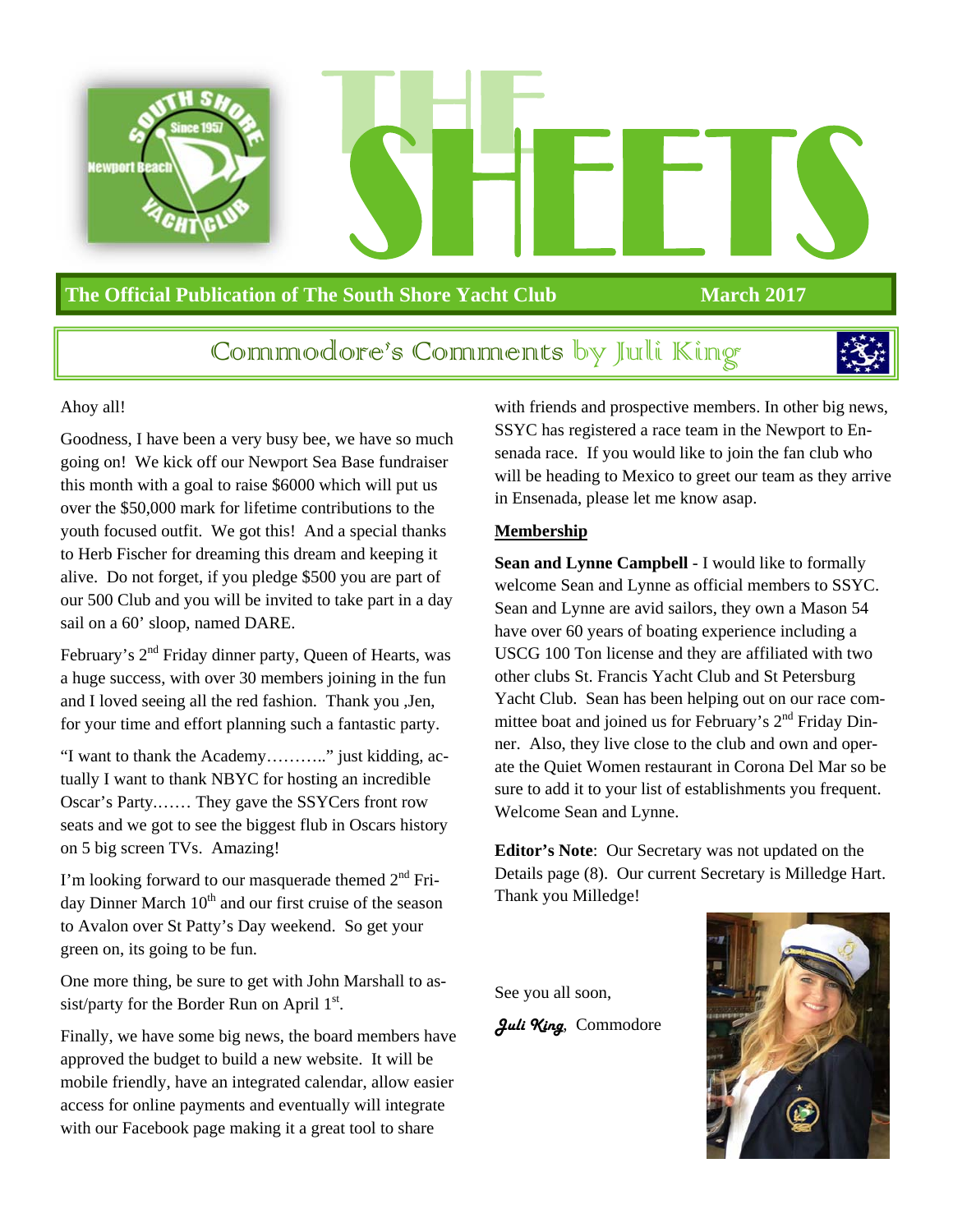### Vice Commodore's Comments by Dean Russell

In an article about my Model A, a reader asked what seatbelts he should install that meet the Federal Motor Vehicle Standards. The response was why be concerned about seatbelt safety standards since the "A" is not in compliance with a whole bunch of other safety standards. The "A" can be operated safely, but it is not a safe as a modern car.



As boaters, we are familiar with the ABC's of boating safety and we know what safety equipment is required. And since the boats that are owned or rented by our members are of various ages, we have to be prepared in case equipment breaks. That's why we have a plan "B" or even plan "C" to back up our original plan "A". All boats can be operated safely knowing its capabilities, condition and weather conditions. I consider myself as a pleasure boater. If the marine conditions are not pleasurable, I stay in port, maybe drink some.



I'm excited about our first club cruise in March to Avalon. It should be clear sailing after avoiding the flotsam in Newport Harbor after all the rains. Hopefully Catalina will have plenty of water in case we need some.

Hint, for a happy crew on board, we should be concerned that we have a functioning margarita machine. If not, put plan "B" into effect. Another hint, make sure there are enough coffee cups for everyone on board. Nothing worse than a grumpy sailor without coffee in the morning.

Fair winds.

*Dean Russell*, Vice Commodore

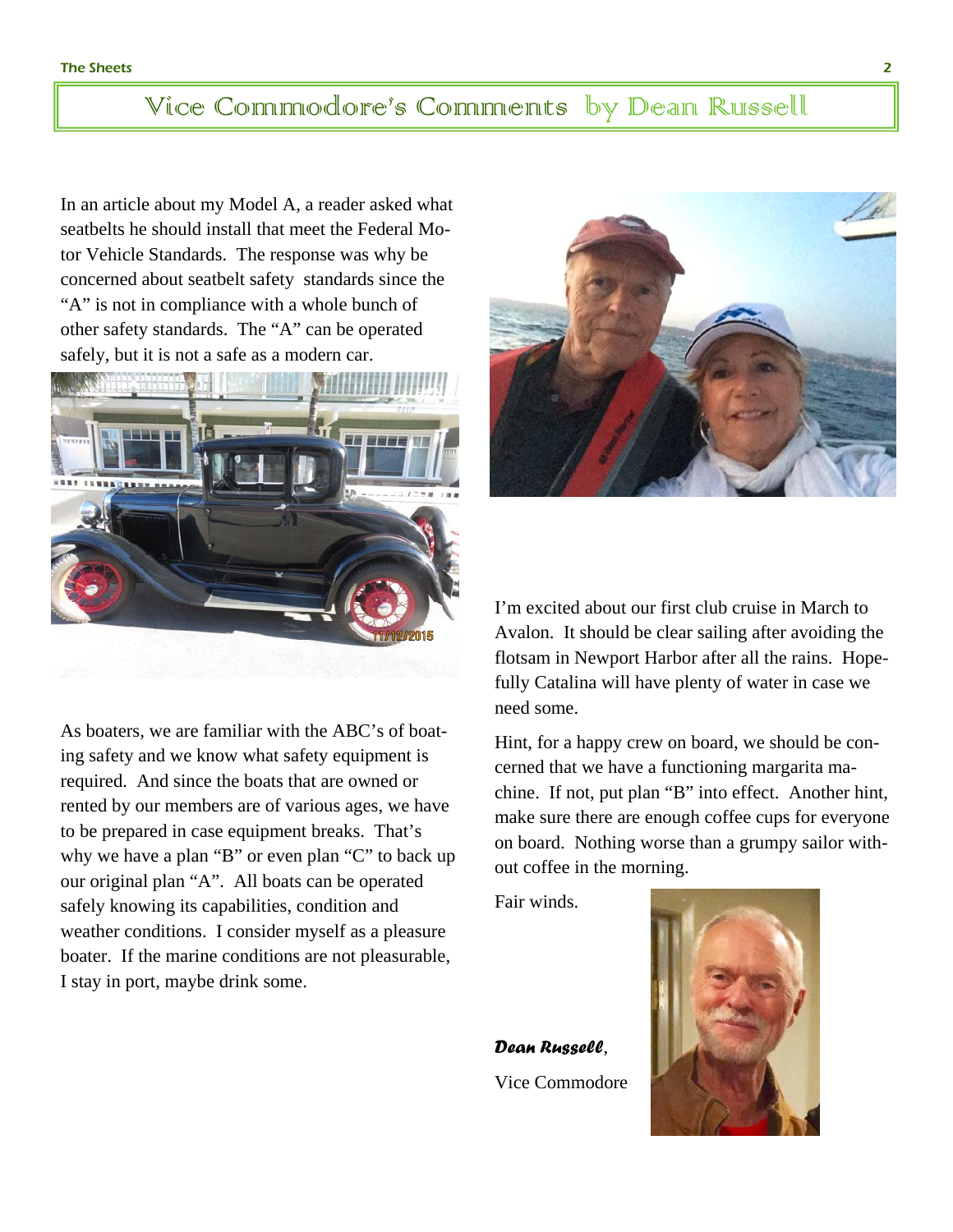### Social by Jennifer Johns

#### Lots of Love for SSYC!

Thanks to everyone who came out for the February Dinner Meeting. There were plenty of hearts, tarts and red in the room as a night was spent with the Queen of Hearts. For those wanting a bit of adventure, flamingo croquet was the game of choice on this very important date. Mike and Sherry O'Donnell were "officially" welcomed into the club and received their burgee. Welcome!









### **What Next on the Calendar**

Find a mask and wear it well, your true identity no one can tell*.* SSYC March Dinner is on Friday 3/10/17 and a Masquerade theme to celebrate Carnival and Mardi Gras. See you then!

Cheers,

*Jen Johns*, Social Director

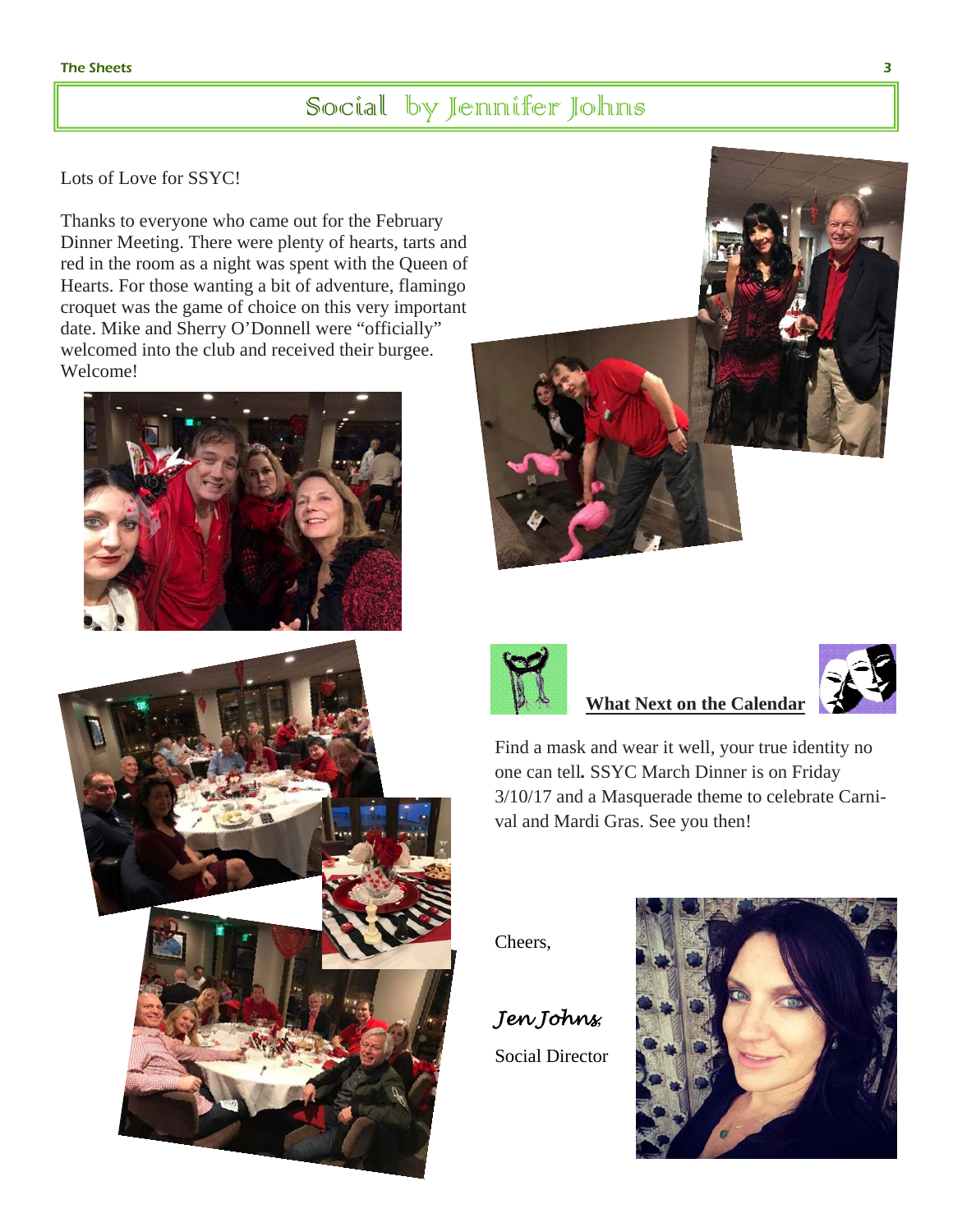### Cruising by Brian King

#### Ahoy, Mateys!

Well it's finally time for our first cruise of 2017 and thanks to John and Robin Marshall and one amazing Holiday, St. Patty's Day, it's sure to be a winner. We set sail to Avalon Friday March  $17<sup>th</sup>$  and return Sunday March  $19<sup>th</sup>$ . We already have several boats committed and it sounds like more may be coming, not to mention our members coming by Catalina Flyer. I have attached the agenda to help ensure you have an amazing cruise experience.

### **ST. PATRICK'S DAY CRUISE TO AVALON**

### **Friday, March 17th:**

AM - Boats leave for Avalon

5:00 PM – Meet at Blue Water Grille to kick off some "Urban Hiking" aka bar hopping (dinner on your own)



**Courtesy visitcatalinaisland.com** 



### **Saturday, March 18th**:

11:00 AM – 12:30 PM - Miniature Golf Tournament at the Golf Garden

12:30 PM – 2:00 PM – Lunch at Blue Water Grille

2:00 PM – 3:00 PM – Walking Tour of the iconic Catalina Casino (optional golf cart tour)

3:15 PM – 5:00 PM – Drinks and Appetizers at Descanso Beach Club

6:00 PM Dinner – Boaters' Choice of Restaurants

**Sunday, March 19th:** 

Boats leave for Newport Harbor

Thank you and see you all soon,

*Brian King*,*,* 

Cruise Director 317-201-0108

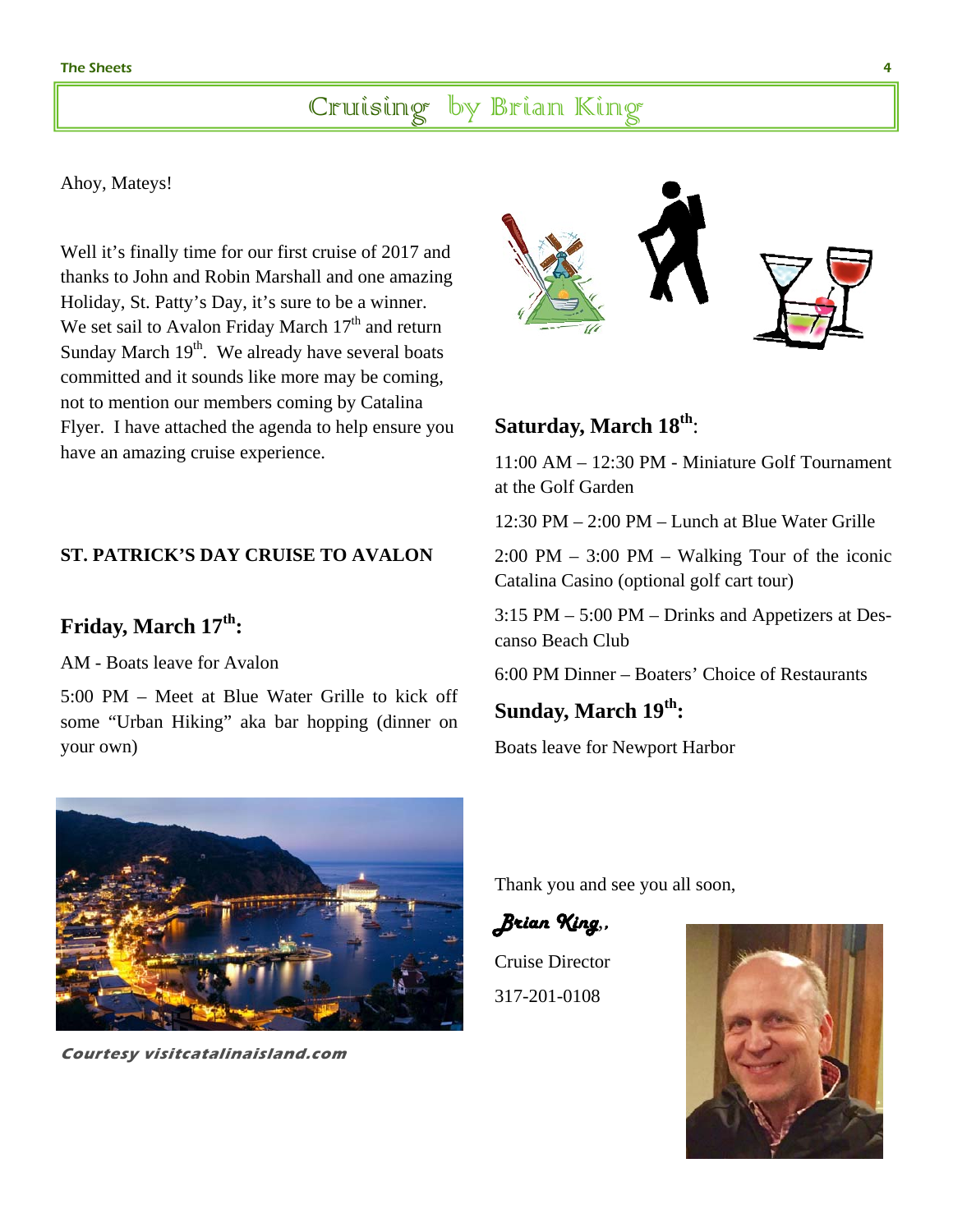### Racing by John Marshall

#### **THE JIM WHITE MEMORIAL WINTER SERIES**

Races 7 & 8 on Saturday, February  $25<sup>th</sup>$ , concluded the annual Jim White Memorial Winter Series. The weather was sunny, yet cool. Winds were blowing out of the southwest at 6-12mph. We had another dozen people on board for race management and to celebrate Nikki Corona's birthday! It was a combination Race Committee boat and Party Boat! Some things never change! A big, "Thank you!" to Captain Mike Schmidt and "Dickie Boy" for a wonderful series and great dining experiences!



Despite a strong showing from John Hanscom and the crew of Kamikaze, Snr. Staff Commodore Don Albrecht and the crew of Valkyrie held off the charge with two first place finishes on the last day of the series. Don Albrecht was presented with a beautiful blue vase as the overall winner of this year's Jim White Memorial Winter Series following Saturday's action. Congratulations, Don!



#### **THE BORDER RUN**

The tag line for this year's Border Run is, "Don't be a Fool, Be Cool!" On Saturday, April 1<sup>st</sup>, South Shore Yacht Club (the Organizing Authority) is scheduled to start SSYC's signature event – The Border Run. The  $9<sup>th</sup>$ Annual Border Run offers two courses: The 14-mile course to Dana Point and the 70-mile course to San Diego. It all kicks off on Friday night, March  $31<sup>st</sup>$ , with the skipper's meeting at The Balboa Inn with our special guest speaker, Gino Morelli of Morelli and Melvin in Newport Beach. Gino will discuss all the newest design innovations in yacht building and the upcoming America's Cup in Bermuda.

The Border Run really brings the yachting community together. In addition to all the SSYC members that contribute their time and enthusiasm, we always get help from Shoreline Yacht Club, Dana Point Yacht Club and Lake Mission Viejo Yacht Club. We'll need help on the Start boat with rolling 5-minute race starting sequences. The start line will be off the Balboa Pier. Dana Point Yacht Club's Race Committee will handle the finish line off Dana Point and host the Trophy Party Saturday evening on the Commodore's Patio.

We'll need SSYC members on the finish boat at the entrance to San Diego Harbor. We'll need assistance where we finish the fleet at The Bay Club Resort and Marina next to the new Silver Gate Yacht Club on Shelter Island in San Diego. The trophy party starts around 3:00 PM with trophies presented at 4:00 PM. The Border Run is SSYC's big, offshore racing event and we need everyone's participation to put on a great regatta for racers.

We need SSYC boats to participate in The Border Run. After all, this is South Shore Yacht Club's premiere race event! The Notice of Race and Sailing Instructions are already posted at www.southshoreyc.com. Or visit

www.theborderrun.org and enter today! Early entries make for great events!

*John*

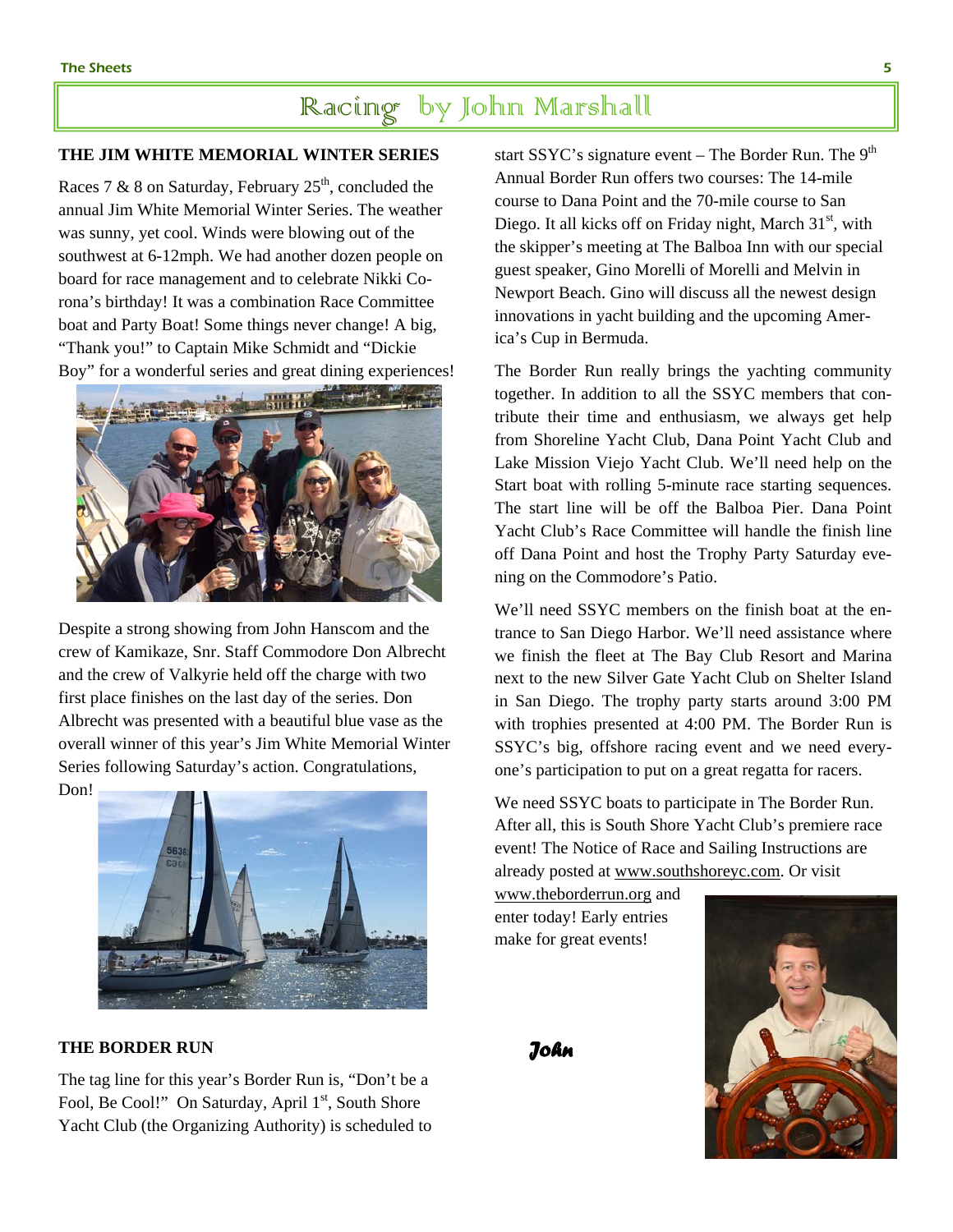The Sheets

| Þ          | January 2017 |     |         |    |                |                  |               | <b>February 2017</b><br>Þ |                                |     |     |                                |                         |
|------------|--------------|-----|---------|----|----------------|------------------|---------------|---------------------------|--------------------------------|-----|-----|--------------------------------|-------------------------|
| <b>Sun</b> | Mon          | Tue | Wed Thu |    | Fri            | <b>Sat</b>       | <b>Sun</b>    |                           | Mon Tue                        | Wed | Thu | Fri                            | <b>Sat</b>              |
|            | 2            | 3   | 4       | 5  | $\overline{6}$ |                  |               |                           |                                |     | 2   | 3                              | <b>YRUSC</b><br>Seminar |
| 8          | 9            | 10  | 11      | 12 | 13             | J. White<br>Race | Super<br>Bowl | $\overline{6}$            | <b>Board</b><br><b>Meeting</b> | -8  | 9   | 2nd Friday 11<br><b>Dinner</b> |                         |
| 15         | 16           | 17  | 18      | 19 | 20             | Comm's<br>Ball   | 12            | 13                        | 14                             | 15  | 16  | 17                             | 18                      |
| 22         | 23           | 24  | 25      | 26 | 27             | J. White<br>Race | 19            | 20                        | 21                             | 22  | 23  | 24                             | J. White<br>Race        |
| 29         | 30           | 31  |         |    |                |                  | 26            | 27                        | <b>Fat Tues-</b><br>day        |     |     |                                |                         |

## **March 2017**

| <b>Sun</b>       | <b>Mon</b> | <b>Tue</b>                     | Wed       | - Thu | Fri                         | <b>Sat</b> |   |
|------------------|------------|--------------------------------|-----------|-------|-----------------------------|------------|---|
|                  |            |                                |           | 2     | З                           | 4          |   |
| 5                | 6          | <b>Board</b><br><b>Meeting</b> | 8         | 9     | 2nd Friday<br><b>Dinner</b> | l 11       |   |
| 12               | 13         | 14                             | 15        | 16    | <b>Avalon Cruise</b>        | 18         | ۰ |
| Avalon<br>Cruise | 20         | 21                             | <b>22</b> | 23    | -24                         | 25         |   |
| Duffy<br>Day     | 27         | 28                             | 29        | 30    | 31                          |            |   |

## ■ April 2017

| <b>Sun</b>   | <b>Mon</b> | <b>Tue</b>                     | <b>Wed</b> | Thu | Fri           | Sat                              |
|--------------|------------|--------------------------------|------------|-----|---------------|----------------------------------|
|              |            |                                |            |     |               | <b>Border</b><br><b>Run Race</b> |
| 2            | 3          | <b>Board</b><br><b>Meeting</b> | 5          | 6   | 7             | 8                                |
| - 9          | 10         | 11                             | 12         | 13  | <b>Dinner</b> | 2nd Friday Ensenada<br>TuneUp    |
| 16<br>Easter | 17         | 18                             | 19         | 20  | 21            | Day.<br>Cruíse                   |
| 23           | 24         | 25                             | 26         | -27 | 28            | 29<br>N <sub>2E</sub>            |
| 30           |            |                                |            |     |               |                                  |

■ May 2017

| <b>Sun</b>      | Mon                                             | Tue Wed                        |    | <b>Thu</b> | Fri                                | <b>Sat</b>      | <b>Sun</b>      | N |
|-----------------|-------------------------------------------------|--------------------------------|----|------------|------------------------------------|-----------------|-----------------|---|
|                 |                                                 | <b>Board</b><br><b>Meeting</b> | Β  | 4          | 5                                  | 6               |                 |   |
| 7               | 8                                               | 9                              | 10 | 11         | 12                                 | 13              | 4               | 5 |
| Mother's<br>Day | 15                                              | 16                             | 17 | 18         | 19                                 | Opening<br>Day. | 11              |   |
| 21              | 22                                              | 23                             | 24 | 25         | 26<br><b>Channel Island Cruise</b> | 27              | Father's<br>Day | 1 |
| 28              | <b>Memorial</b><br>Day<br><b>Channel Island</b> | B0                             | 31 |            |                                    |                 | 25              | 2 |

## **June 2017**

| Fri                               | <b>Sat</b>     | <b>Sun</b>      | <b>Mon Tue</b> |                       | Wed             | Thu | Fri                             | <b>Sat</b>   |
|-----------------------------------|----------------|-----------------|----------------|-----------------------|-----------------|-----|---------------------------------|--------------|
| 5                                 | 6              |                 |                |                       |                 |     | $\mathcal{L}$                   | 3            |
| 12                                | 13             | 4               | 5              | <b>Board</b><br>Meet- | Hibachi<br>Race | 18  | 2nd Friday $0$<br><b>Dinner</b> |              |
| 19                                | Opening<br>Day | 11              | 12             | 13                    | Hibachi<br>Race | 15  | 16                              | 17           |
| 26<br><b>hannel Island Cruise</b> | 27             | Father's<br>Day | 19             | 20                    | Hibachi<br>Race | 22  | 23                              | Duffy<br>Day |
|                                   |                | 25              | 26             | -27                   | Hibachi<br>Race | 29  | 30                              |              |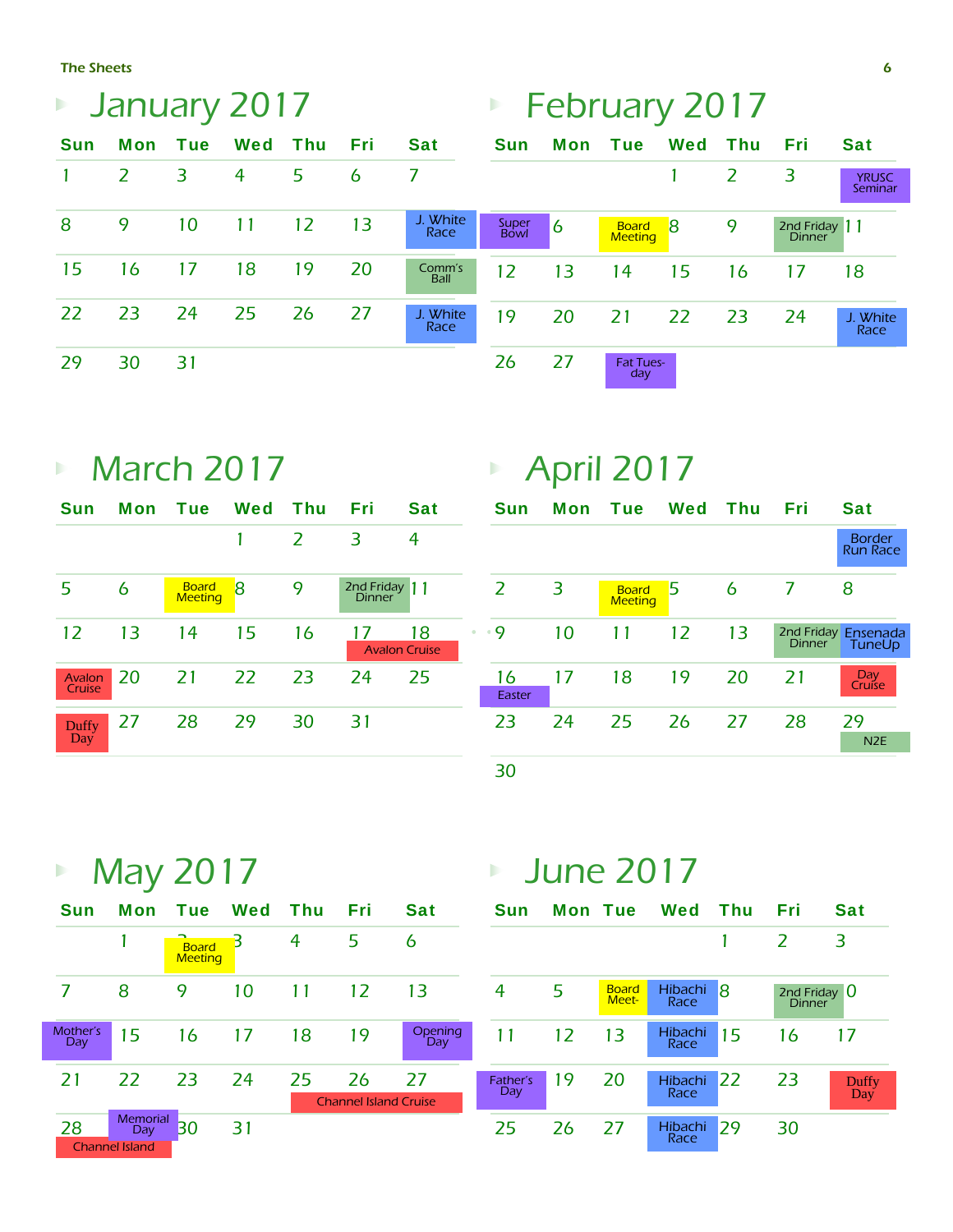The Sheets

|               |            | <b>July 2017</b>               |                 |            |        |                              |
|---------------|------------|--------------------------------|-----------------|------------|--------|------------------------------|
| Sun           | <b>Mon</b> | <b>Tue</b>                     | Wed             | <b>Thu</b> | Fri    | <b>Sat</b>                   |
|               |            |                                |                 |            |        | 1                            |
| $\mathcal{L}$ | ₹          | 4<br><b>Dana Point Cruise</b>  | Hibachi<br>Race | 6          | 7      | 8                            |
| 9             | 10         | <b>Board</b><br><b>Meeting</b> | Hibachi<br>Race | 13         | Dinner | 2nd Friday Crew of 2<br>Race |
| 16            | 17         | 18                             | Hibachi<br>Race | 20         | 21     | 22                           |
| 23            | 24         | 25                             | Hibachi<br>Race | 27         | 28     | 29                           |
| 30            | 31         |                                |                 |            |        |                              |

# August 2017

| <b>Sun</b>                      | <b>Mon</b> | <b>Tue</b>                     | Wed                  | Thu | Fri                         | <b>Sat</b>                      |
|---------------------------------|------------|--------------------------------|----------------------|-----|-----------------------------|---------------------------------|
|                                 |            | <b>Board</b><br><b>Meeting</b> | 2<br>Hibachi<br>Race | 3   | 4                           | 5                               |
| 6                               | 7          | 8                              | Hibachi<br>Race      | 10  | 2nd Friday<br><b>Dinner</b> | 12                              |
| Sunday<br>Race<br><b>Series</b> | 14         | 15                             | Hibachi<br>Race      | 17  | 18                          | 19                              |
| 20                              | 21         | 22                             | Hibachi<br>Race      | 24  | 25                          | 26<br><b>Two Harbors Cruise</b> |
| Two<br><b>Harbors</b>           | 28         | 29                             | Hibachi<br>Race      | 31  |                             |                                 |

## September 2017

| <b>Sun</b>                             | Mon                   | <b>Tue</b>                     | Wed | Thu | Fri | <b>Sat</b>         |
|----------------------------------------|-----------------------|--------------------------------|-----|-----|-----|--------------------|
|                                        |                       |                                |     |     |     | $\overline{z}$     |
| 3                                      | 4<br><b>Labor Day</b> | <b>Board</b><br><b>Meeting</b> | 6   |     | 8   | 9                  |
| 10                                     | 11                    | 12                             | 13  | 14  | 15  | Beach/Pig<br>Party |
| Sunday<br><b>Race</b><br><b>Series</b> | 18                    | 19                             | 20  | 21  | 22  | 23                 |
| 24                                     | 25                    | 26                             | 27  | 28  | 29  | Duffy<br>Day       |

## **D**ctober 2017

| <b>Sun</b>                  | <b>Mon</b>   | Tue Wed                        |    | Thu | Fri                     | Sat                       |
|-----------------------------|--------------|--------------------------------|----|-----|-------------------------|---------------------------|
|                             | <sub>2</sub> | <b>Board</b><br><b>Meeting</b> |    | 5   | 6                       |                           |
| Sunday<br>Race <sup>®</sup> | 9            | 10                             | 11 | 12  | 2nd Friday<br>Dinner    | 14                        |
| <b>Series</b>               |              |                                |    |     | <b>Jazz Fest Avalon</b> |                           |
| 15                          | 16           | 17                             | 18 | 19  | 20                      | 21                        |
| <b>Jazz Fest</b>            |              |                                |    |     | <b>Jazz Fest Avalon</b> |                           |
| 22                          | 23           | -24                            | 25 | -26 | -27                     | <b>Halloween</b><br>Party |
| <b>Jazz Fest</b>            |              |                                |    |     |                         |                           |
|                             | 30           |                                |    |     |                         |                           |

### November 2017  $\mathbf{p}$

| <b>Sun</b> | <b>Mon</b> | Tue                            | Wed | Thu                | Fri                  | Sat |
|------------|------------|--------------------------------|-----|--------------------|----------------------|-----|
|            |            |                                |     | 2                  | 3                    | 4   |
| 5          | 6          | <b>Board</b><br><b>Meeting</b> | 8   | 9                  | 2nd Friday<br>Dinner | 11  |
| 12         | 13         | 14                             | 15  | 16                 | 17                   | 18  |
| 19         | 20         | 21                             | 22  | 23<br>Thanksgiving | - 24                 | 25  |
| 26         | 27         | 28                             | 79  | 30                 |                      |     |

## December 2017

| <b>Sun</b> | Mon       | <b>Tue Wed</b>                 |    | <b>Thu</b> | Fri | Sat                                  |
|------------|-----------|--------------------------------|----|------------|-----|--------------------------------------|
|            |           |                                |    |            |     | 2                                    |
| 3          | 4         | <b>Board</b><br><b>Meeting</b> | 6  | 7          | 8   | <b>Boat Deco-</b><br>rating<br>Party |
| 10         | 11        | 12                             | 13 | 14         | 15  | <b>Boat</b><br>Parade                |
| 17         | 18        | 19                             | 20 | <b>21</b>  | 22  | 23                                   |
| 24         | Christmas | 26                             | 27 | 28         | 29  | 30                                   |
| 31         |           |                                |    |            |     |                                      |